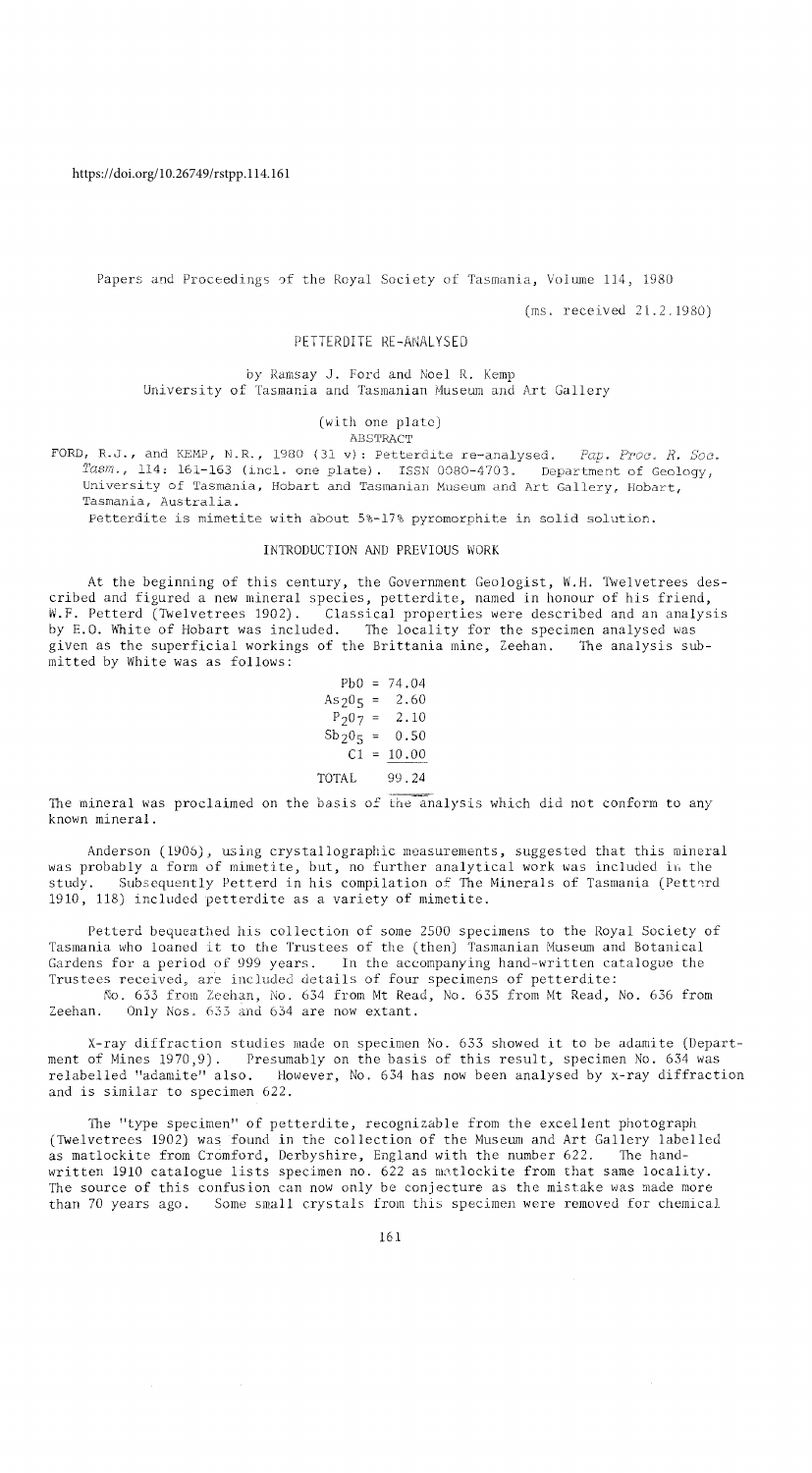### Petterdite Reanalysed

and x-ray diffraction analysis.

## CHEMICAL ANALYSIS

Th e sample was analysed using atomic absorption flame photometry for lead and arsenic, solution spectrophotometry for phosphorous and fluorine, and ion selective electrodes for chlorine and fluorine. A.R. Pb (NO<sub>3</sub>)<sub>2</sub>, As<sub>2</sub>O<sub>3</sub>, NaC1, NaF and U.S.<br>International Standard phosphate (NbS 120b) were used as standards.Standard solutions were prepared with similar element concentrations to that of the sample.<br>Results:<br> $p_{b0} = 76.26$  $Pb0 = 76.26$ 

Atomic proportions  $Pb = 0.34055$ As =  $0.18553$  $P = 0.02841$  $C1 = 0.05641$  $F = 0.00421$  $As<sub>2</sub>0<sub>5</sub> = 21.23$  $P_2O_5 = 2.02$ <br>C1 = 2.00  $2.00$  $F = 0.08$  $V_20_5 = 0.00$ TOTAL 101.59 Atomic proportions on the basis of Pb<sub>5</sub>  $Pb = 5.00$ As =  $2.72$  $P = 0.42$  $C1 = 0.83$  $F = 0.06$ Pyromorphite-mimetite = Pb5  $[P, As]$ 04]3Cl "Petterdite" this analysis =  $Pb_5[(A^3, P)_{04}]_{3,14}$ Cl,  $F_{0,89}$ P. Robinson - analyst.

### X-RAY DIFFRACTION ANALYSIS

Applying the method of Baker (1966) to specimen 622, "d" spacings for the lines 11.2 and 30.0 were measured with a Philips diffractometer using fluorite as the internal standard and CuKa radiation. These results were then applied to the determinative diagram (op.cit.). "Petterdite" gave dl1.1 = 3.001 A.U. and d 30.0 = 2.947 A.U. From the determinative diagram these lead to a proportion between 83%-88% of the mimetite molecule in solid solution with pyromorphite, in good agreement with the analytical results. Specimen No. 634 has  $d11.2 = 3.011$  A.U. and  $d30.0 = 2.951$  A.U. giving a mimetite proportion ranging from 87% to 95%.

#### CONCLUSION

Clearly the mineral is part of the pyromorphite-mimetite series. [Pyromorphite  $Pb_5(P0_4)$ <sub>3</sub>Cl, Mimetite -  $Pb_5(As0_4)$ <sub>3</sub>Cl]. In the analysis the halogen element is deficient while the oxygen anion complex has an excess. These may be related to impurities in the mineral and to the difficulties associated with analysing small samples.<br>There could also be (OH) replacing halogens. On the basis of the analysis the pro-There could also be (OH) replacing halogens. portion of the mimetite molecule is 86.62%.

#### REFERENCES

Anderson, C., 1906: Mineralogical notes: No. 111 - axinite, petterdite, crocoite and datolite. *Rec. Aust. Mus.* 6(3) : 133-144.

Baker, W.E., 1966: *American Mineralogist,* 51: 1712-144.

Department of Mines, 1970: CATALOGUE OF THE MINERALS OF TASMANIA. *Geol. Surv. Rec.*  9: 1-110, 12 pIs.

Petterd, W.F., 1910: *Pap. Proc. R. Soc. Tasm. 1-221.* 

162